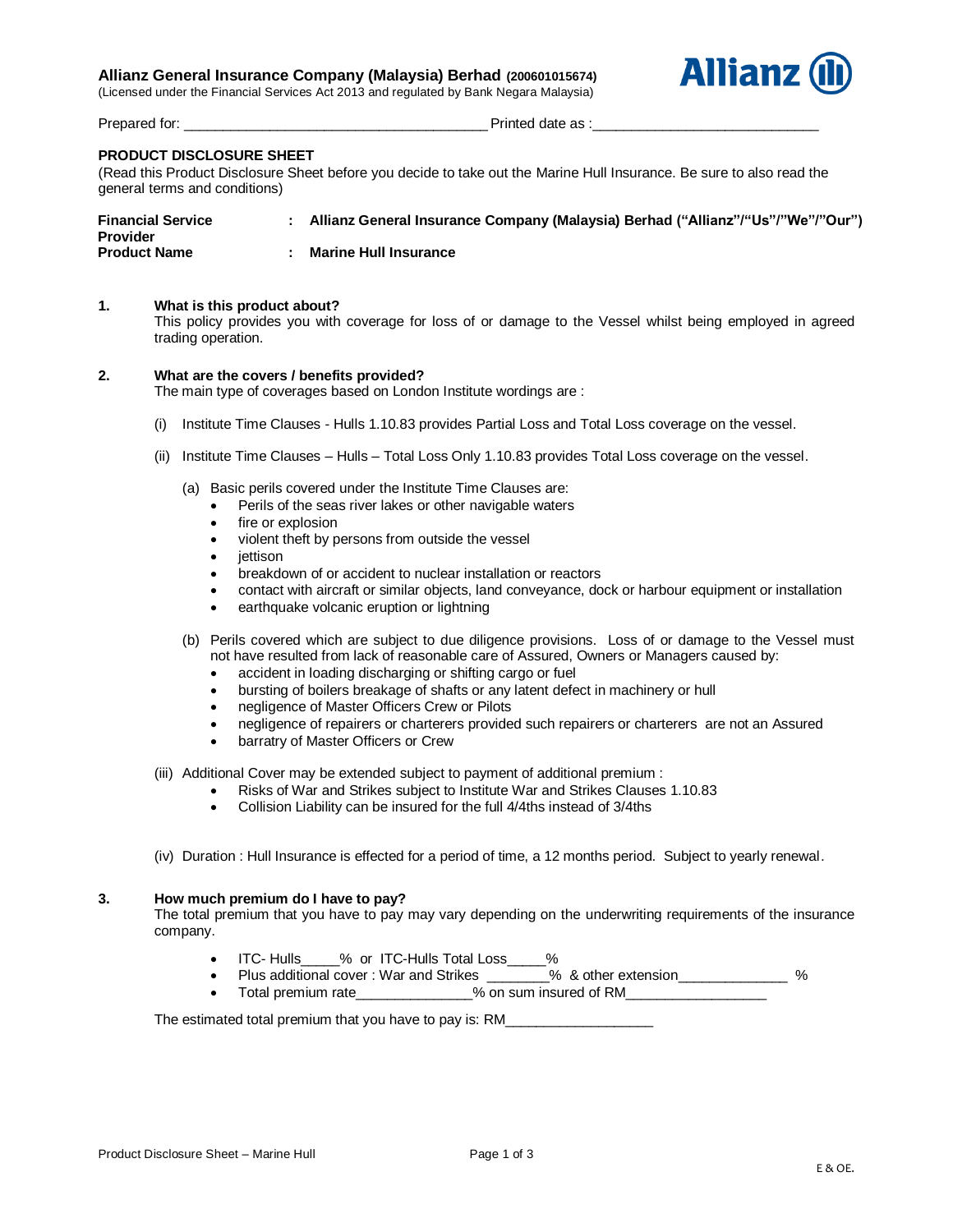# **Allianz General Insurance Company (Malaysia) Berhad (200601015674)**



(Licensed under the Financial Services Act 2013 and regulated by Bank Negara Malaysia)

#### **4. What are fees and charges that I have to pay?**

| Type                                                | % / Amount     |  |
|-----------------------------------------------------|----------------|--|
| Commissions paid to insurance intermediary (if any) | 15% of premium |  |
| Stamp duty                                          | RM10.00        |  |
| Service Tax                                         | 6% of premium  |  |

#### **5. What are some of the key terms and conditions that I should be aware of?**

Importance of disclosure

#### o **Consumer Insurance Contract**

Pursuant to Paragraph 5 of Schedule 9 of the Financial Services Act 2013, if you are applying for this Insurance wholly for purposes unrelated to your trade, business or profession, you have a duty to take reasonable care not to make a misrepresentation in answering the questions in the Proposal Form and/or all the questions required by the Company fully and accurately and disclose any other matter that you know to be relevant to our decision in accepting the risks and determining the rates and terms to be applied, otherwise it may result in avoidance of contract, claim denied or reduced, terms changed or varied, or contract terminated.

#### o **Non-Consumer Insurance Contract**

Pursuant to Paragraph 4(1) of Schedule 9 of the Financial Services Act 2013, if you are applying for this Insurance for purposes related to your trade, business or profession, you have a duty to disclose any matter that you know to be relevant to our decision in accepting the risks and determining the rates and terms to be applied and any matter a reasonable person in the circumstances could be expected to know to be relevant, otherwise it may result in avoidance of contract, claim denied or reduced, terms changed or varied, or contract terminated.

This duty of disclosure for Consumer and Non-Consumer Insurance Contract shall continue until the time the contract is entered into, varied or renewed. **You also have a duty to tell us immediately if at any time after your contract of insurance has been entered into, varied or renewed with us, any of the information given is inaccurate or has changed.**

- Any change in risk during the currency of policy must be communicated to the insurance company immediately to validate the cover.
- Sum Insured is the current market value of the Vessel. Valuation report may be requested.
- Deductible/Excess is the amount which is to be borne by the Insured in the event of a claim.
- This insurance is subject to 60 days Premium Warranty, i.e. premium due must be paid and received by the Insurer within sixty (60) days from inception. Failing which, policy is automatically cancelled and 60 days pro rata premium shall be entitled to Insurer.

#### **6. What are the major exclusions under this policy?**

Exclusions under the Institute Time Clauses - the policy does not cover loss damage liability or expense caused by/arising from:

- War and Strikes risks
- Malicious Acts
- Nuclear fission or the like
- Terrorism

The risks of crew, cargo, passenger, marine seepage and pollution liabilities are specifically excluded.

# **7. Can I cancel my policy?**

You may cancel your policy by giving written notice to the insurance company. Upon cancellation, you are entitled to a refund of the premium based on Pro-rata monthly net for each uncommenced month of cover. No refund premium is allowed if there is a claim under the policy.

## **8. What do I need to do if there are changes to my contact details?**

It is important that you inform us of any change in your contact details to ensure that all correspondences reach you in a timely manner.